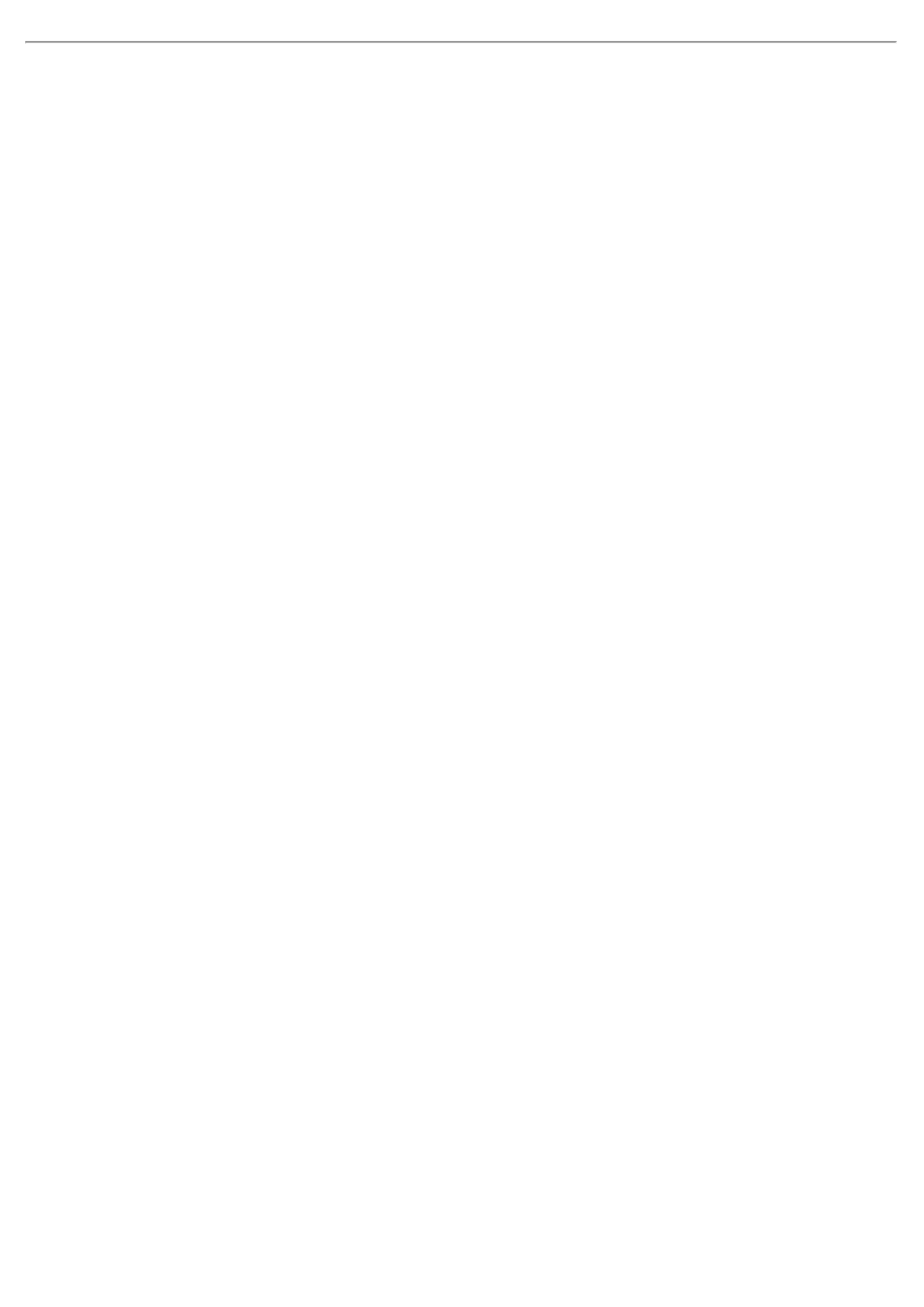#### **Item 2.02. Results of Operations and Financial Condition.**

On November 9, 2021, Absci Corporation (the "Company") announced its financial results for the quarter ended September 30, 2021. A copy of the press release is being furnished as Exhibit 99.1 to this Current Report on Form 8-K.

The information contained in Item 2.02 of this Current Report on Form 8-K is being furnished and shall not be deemed to be "filed" for the purposes of Section 18 of the Securities Exchange Act of 1934, as amended (the "Exchange Act"), or otherwise subject to the liabilities of that section and shall not be incorporated by reference in any filing under the Securities Act of 1933, as amended, or the Exchange Act, except as shall be expressly set forth by specific reference in such filing.

#### **Item 9.01. Financial Statements and Exhibits.**

(d) Exhibits

99.1 Press Release issued by the Company on [November](#page-4-0) 9, 2021, furnished herewith.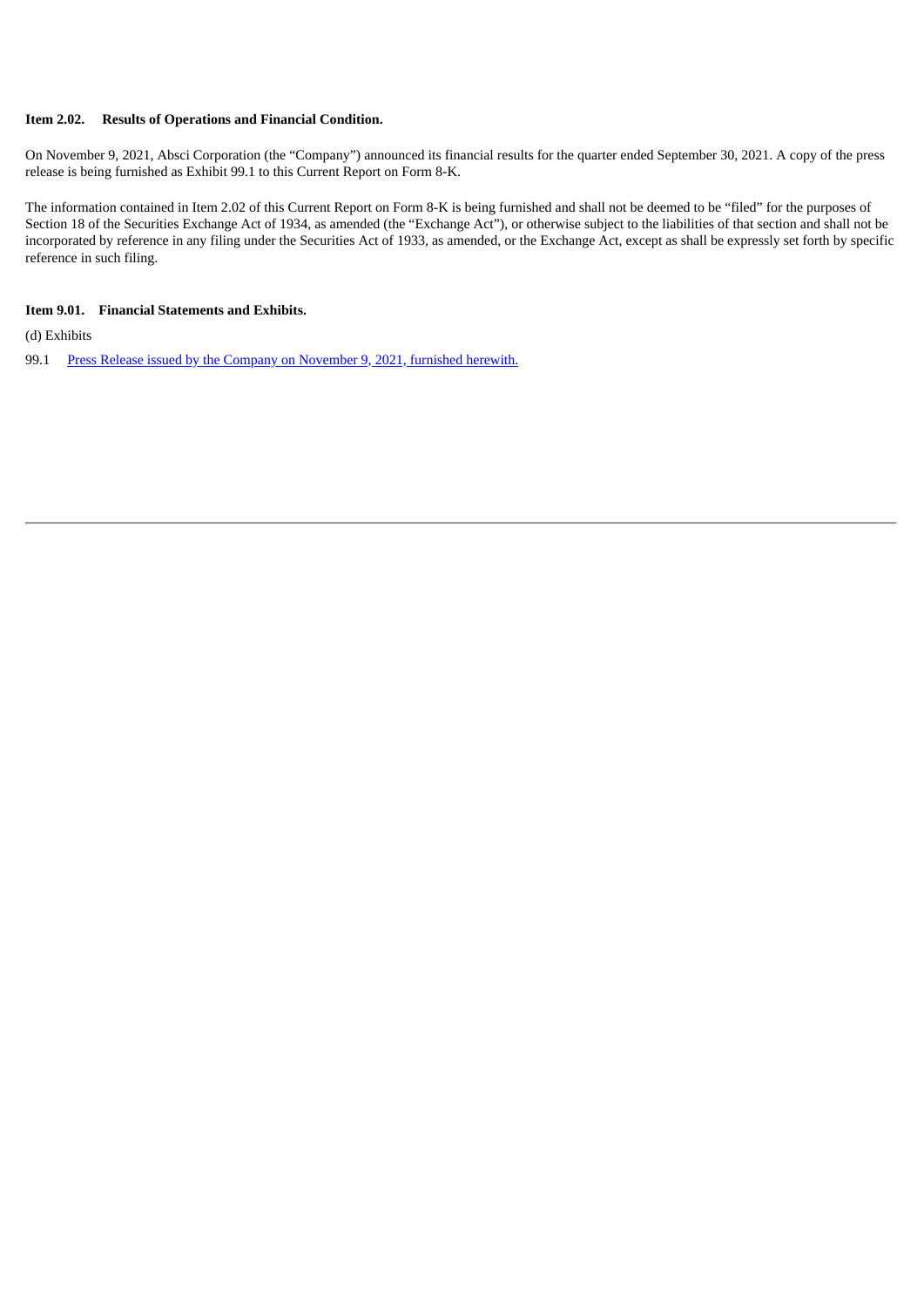### **SIGNATURE**

Pursuant to the requirements of the Securities Exchange Act of 1934, the registrant has duly caused this report to be signed on its behalf by the undersigned hereunto duly authorized.

Absci Corporation

Date: November 9, 2021 By: /s/ Sean McClain

Sean McClain President and Chief Executive Officer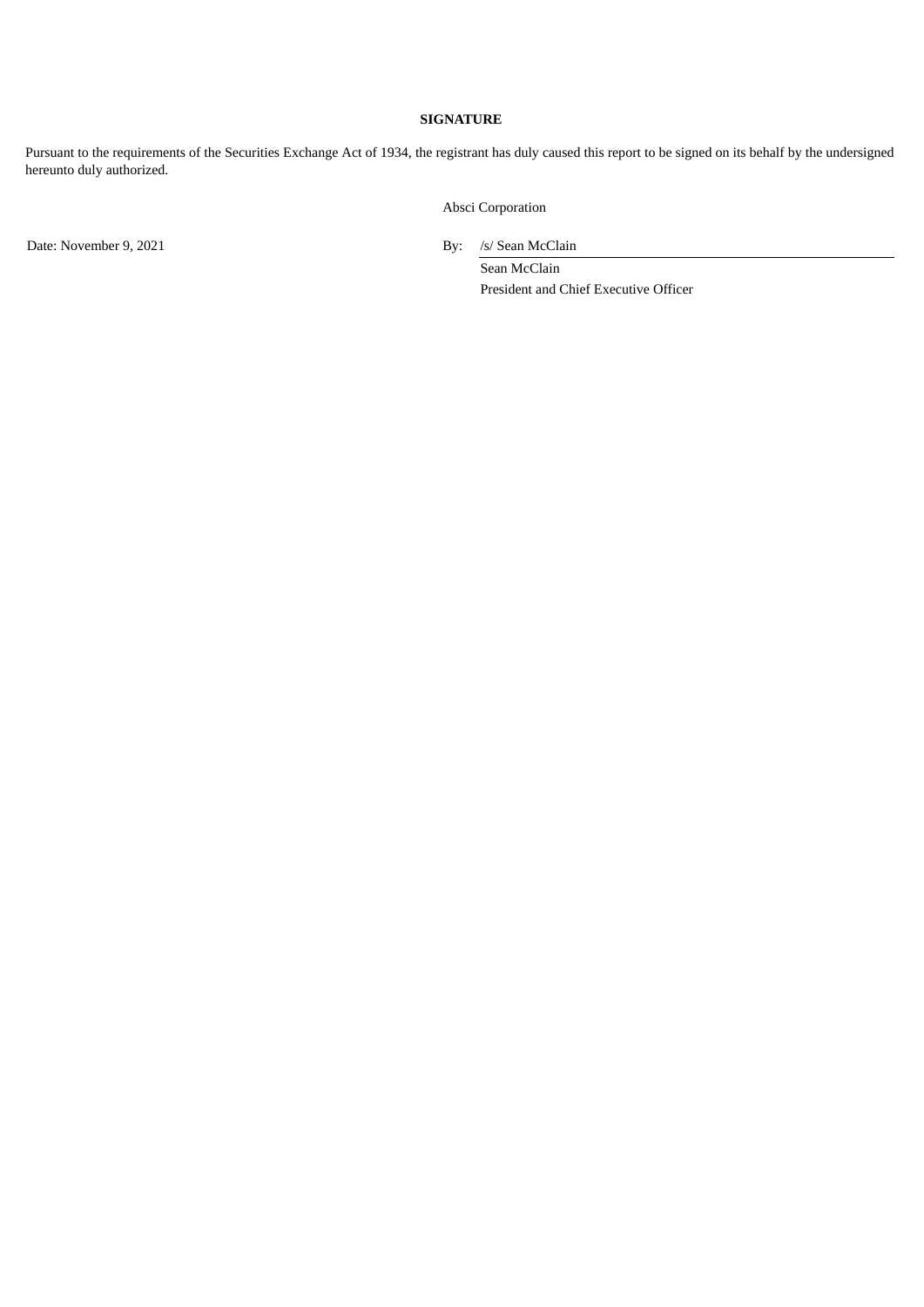

### **Absci Reports Third Quarter 2021 Financial and Operating Results**

<span id="page-4-0"></span>**VANCOUVER, Wash. November 9, 2021** – Absci Corporation (Nasdaq: ABSI), the drug and target discovery company harnessing deep learning AI and synthetic biology to expand the therapeutic potential of proteins, today reported financial and operating results for the quarter ended September 30, 2021.

"At Absci, our team of Unlimiters is building technology to enable better, faster, smarter biologic drug and target discovery and cell line development," said Sean McClain, founder and CEO. "2021 continues to be a transformative year for our organization, with the business experiencing tremendous momentum, highlighted by strategic acquisitions and partnerships, important additions to the team in key roles, and our debut as a public company – all on top of the scientific innovation we do each and every day. We continue to have success in integrating our recent acquisitions, and we are already generating exciting opportunities from our expanded platform, including signing our first major multi-program discovery deal last month."

#### **Third Quarter 2021 and Recent Highlights**

- Hired additional experienced employees, including vital areas of data science, artificial intelligence, intellectual property, and research and development. Absci's team now includes nearly 220 Unlimiters.
- Continued integrating our acquisitions, further developing AI-enabled discovery capabilities and beginning to capitalize on drug discovery opportunities enabled through Absci's expanded platform.
- Announced a partnership with EQRx to discover and develop next-generation protein-based drugs. The partnership will leverage Absci's Drug Creation™ technology for discovery and development activities, along with EQRx's clinical development expertise and commercial capabilities, to advance next-generation, protein-based therapeutics at more affordable costs for patients. EQRx and Absci will collaborate to jointly engineer and develop several clinical candidates across multiple therapeutic areas, including oncology and immunology.

## **Third Quarter 2021 Financial Results**

Revenue was \$1.5 million for the three months ended September 30, 2021 compared to \$0.9 million for the three months ended September 30, 2020.

Research and development expenses were \$10.7 million for the third quarter of 2021, as compared to \$2.7 million for the corresponding prior year period. This increase was primarily driven by additional investments in platform expansion, including data initiatives and AI capabilities.

Selling, general, and administrative expenses were \$9.7 million for the third quarter of 2021, as compared to \$1.3 million for the corresponding prior year period. This increase was primarily due to personnel-related costs and other expenses related to being a publicly traded company.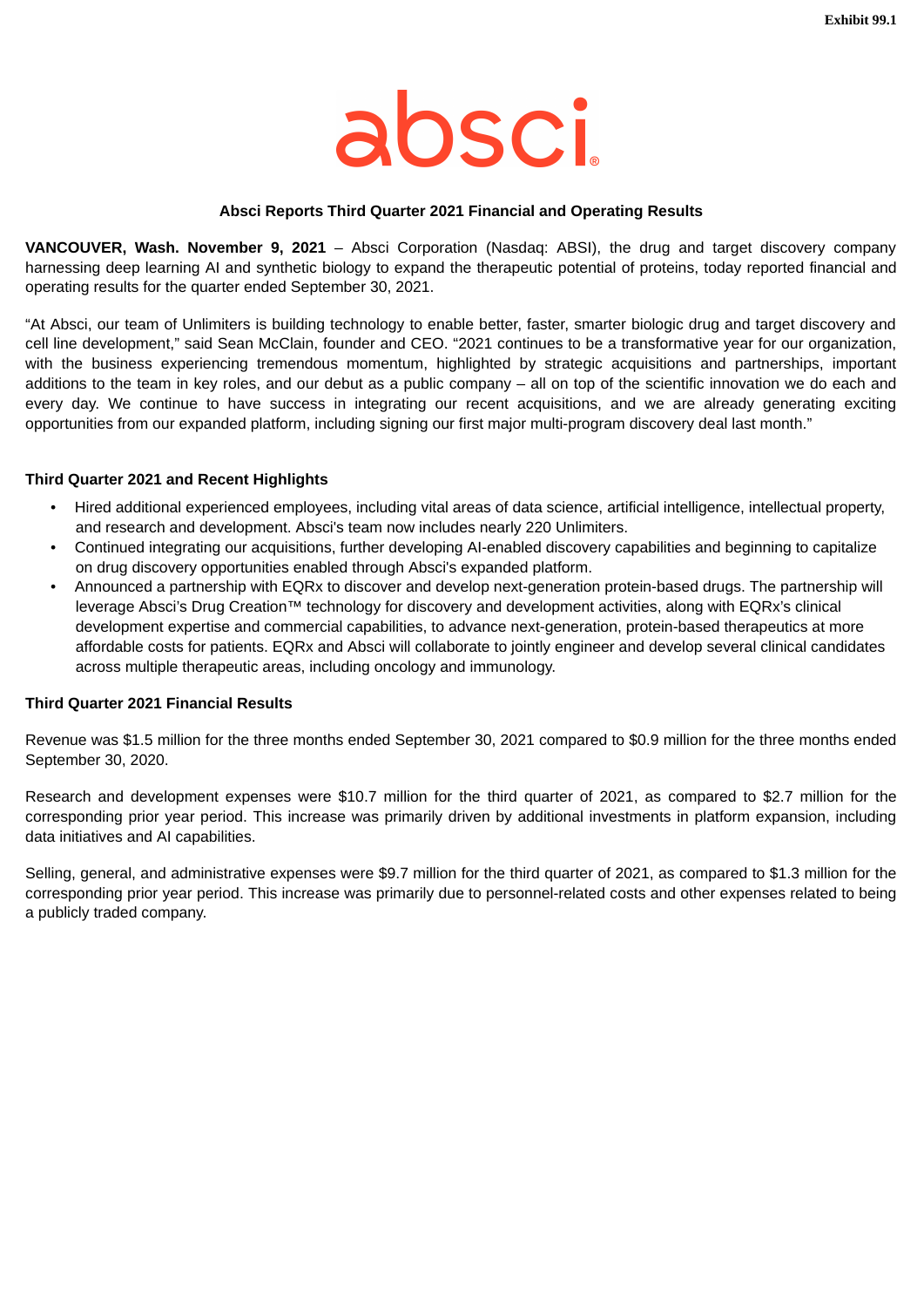Net loss was \$23.6 million for the third quarter of 2021, as compared to \$3.7 million for the corresponding prior year period, which includes a non-cash charge of \$3.6 million related to the revaluation of convertible notes and preferred stock warrants.

Cash and cash equivalents were \$279.3 million as of September 30, 2021. On July 26, 2021, Absci completed its initial public offering, raising approximately \$210 million of net proceeds, after deducting underwriting discounts and commissions and offering expenses.

## **Webcast Information**

Absci will host a conference call to discuss the third quarter 2021 financial results before market open on Tuesday, November 9, 2021 at 5:30 a.m. Pacific Time / 8:30 a.m. Eastern Time. A webcast of the conference call can be accessed at http://investors.absci.com. The webcast will be archived and available for replay for at least 90 days after the event.

# **About Absci**

Absci is the drug and target discovery company harnessing deep learning and synthetic biology to expand the therapeutic potential of proteins. We built our Integrated Drug Creation™ Platform to identify novel drug targets, discover optimal biotherapeutic candidates, and generate the cell lines to manufacture them in a single efficient process. Biotech and pharma innovators partner with us to create the next generation of protein-based drugs, including those that may be impossible to make with other technologies. Our goal is to enable the development of better medicines by *Translating Ideas into Drugs™.* For more information visit www.absci.com and follow us on social media: Twitter: @Abscibio, LinkedIn: @absci.

# **Availability of Other Information about Absci**

Investors and others should note that we routinely communicate with investors and the public using our website (www.absci.com) and the "Investors" section of our website (investors.absci.com), including without limitation, through the posting of investor presentations, SEC filings, press releases, public conference calls and webcasts on these websites. The information that we post on these websites could be deemed to be material information. As a result, investors, the media, and others interested in Absci are encouraged to review this information on a regular basis. The contents of our website, or any other website that may be accessed from our website, shall not be deemed incorporated by reference in any filing under the Securities Act of 1933, as amended.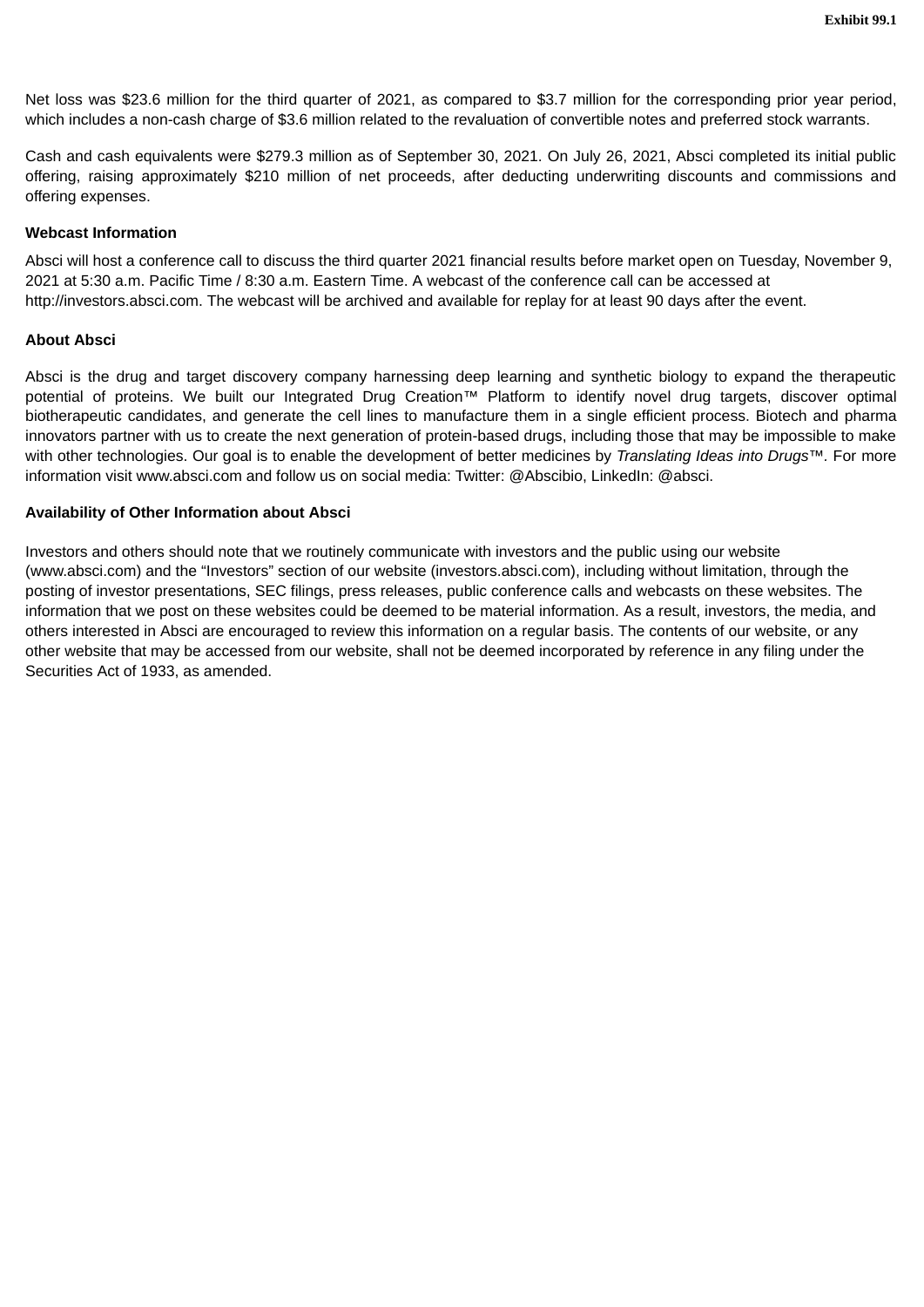### **Forward-Looking Statements**

Certain statements in this press release that are not historical facts are considered forward-looking within the meaning of Section 27A of the Securities Act of 1933, as amended, and Section 21E of the Securities Exchange Act of 1934, as amended, including statements containing the words "will," "pursues," "anticipates," "plans," "believes," "forecast," "estimates," "expects," and "intends," or similar expressions. We intend these forward-looking statements, including statements regarding technology development efforts, integrating acquisitions and partnerships, expanding our platform, scientific innovation efforts, drug discovery and development activities, potential costs of therapeutics, and clinical candidate development, to be covered by the safe harbor provisions for forward-looking statements contained in Section 27A of the Securities Act and Section 21E of the Securities Exchange Act, and we make this statement for purposes of complying with those safe harbor provisions. These forward-looking statements reflect our current views about our plans, intentions, expectations, strategies, and prospects, which are based on the information currently available to us and on assumptions we have made. We can give no assurance that the plans, intentions, expectations, or strategies will be attained or achieved, and, furthermore, actual results may differ materially from those described in the forward-looking statements and will be affected by a variety of risks and factors that are beyond our control, including, without limitation, risks and uncertainties relating to our ability to effectively collaborate on drug discovery and development activities with our partners; along with those risks set forth in our most recent periodic report filed with the U.S. Securities and Exchange Commission, as well as discussions of potential risks, uncertainties, and other important factors in our subsequent filings with the U.S. Securities and Exchange Commission. Except as required by law, we assume no obligation to update publicly any forward-looking statements, whether as a result of new information, future events, or otherwise.

#### **Investor Contact:**

investors@absci.com

#### **Media Contact:**

press@absci.com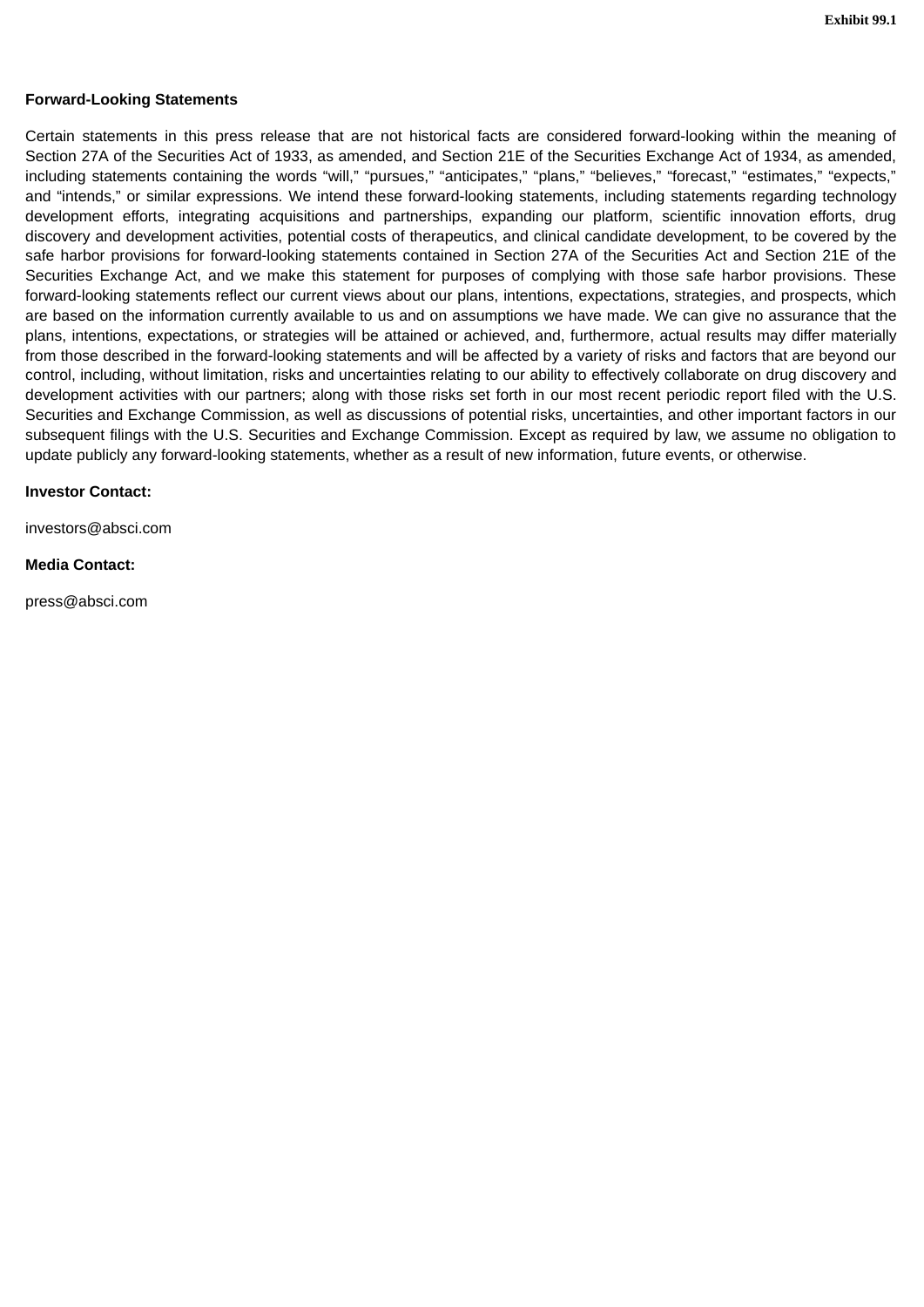#### **Absci Corporation Condensed Consolidated Statements of Operations (unaudited)**

|                                                                                              |                 | For the Three Months Ended September |                |                                         |
|----------------------------------------------------------------------------------------------|-----------------|--------------------------------------|----------------|-----------------------------------------|
|                                                                                              |                 | 30,                                  |                | For the Nine Months Ended September 30, |
| (In thousands, except for share and per share data)                                          | 2021            | 2020                                 | 2021           | 2020                                    |
| <b>Revenues</b>                                                                              |                 |                                      |                |                                         |
| Technology development revenue                                                               | \$<br>1,390     | 922<br>\$                            | \$<br>2,922    | 1,964<br>\$                             |
| Collaboration revenue                                                                        | 149             | (6)                                  | 408            | 88                                      |
| <b>Total revenues</b>                                                                        | 1,539           | 916                                  | 3,330          | 2,052                                   |
| Operating expenses                                                                           |                 |                                      |                |                                         |
| Research and development                                                                     | 10,730          | 2,692                                | 28,820         | 6,851                                   |
| Selling, general and administrative                                                          | 9,733           | 1,257                                | 19,597         | 3,089                                   |
| Depreciation and amortization                                                                | 2,218           | 331                                  | 3,895          | 780                                     |
| Total operating expenses                                                                     | 22,681          | 4,280                                | 52,312         | 10,720                                  |
| Operating loss                                                                               | (21, 142)       | (3, 364)                             | (48, 982)      | (8,668)                                 |
| Other income (expense)                                                                       |                 |                                      |                |                                         |
| Interest expense                                                                             | (768)           | (172)                                | (3,232)        | (459)                                   |
| Other income (expense), net                                                                  | (3, 427)        | (212)                                | (31, 377)      | (287)                                   |
| Total other expense, net                                                                     | (4, 195)        | (384)                                | (34, 609)      | (746)                                   |
| Loss before income taxes                                                                     | (25, 337)       | (3,748)                              | (83, 591)      | (9, 414)                                |
| Income tax benefit                                                                           | 1,703           |                                      | 7,797          |                                         |
| <b>Net loss</b>                                                                              | (23, 634)       | (3,748)                              | (75, 794)      | (9, 414)                                |
| Adjustment of redeemable preferred units and stock                                           |                 | (9,215)                              |                | (34, 336)                               |
| Cumulative undeclared preferred stock dividends                                              | (242)           |                                      | (2, 284)       |                                         |
| Net loss applicable to common stockholders and unitholders                                   | \$<br>(23, 876) | \$<br>(12, 963)                      | (78,078)<br>\$ | \$<br>(43, 750)                         |
|                                                                                              |                 |                                      |                |                                         |
| Net loss per share attributable to common stockholders and unitholders:<br>Basic and diluted | \$<br>(0.33)    | \$<br>(0.85)                         | \$<br>(2.16)   | \$<br>(2.88)                            |
|                                                                                              |                 |                                      |                |                                         |
| Weighted-average common shares and units outstanding:<br><b>Basic and diluted</b>            | 73,291,288      | 15,215,747                           | 36,177,105     | 15,215,747                              |